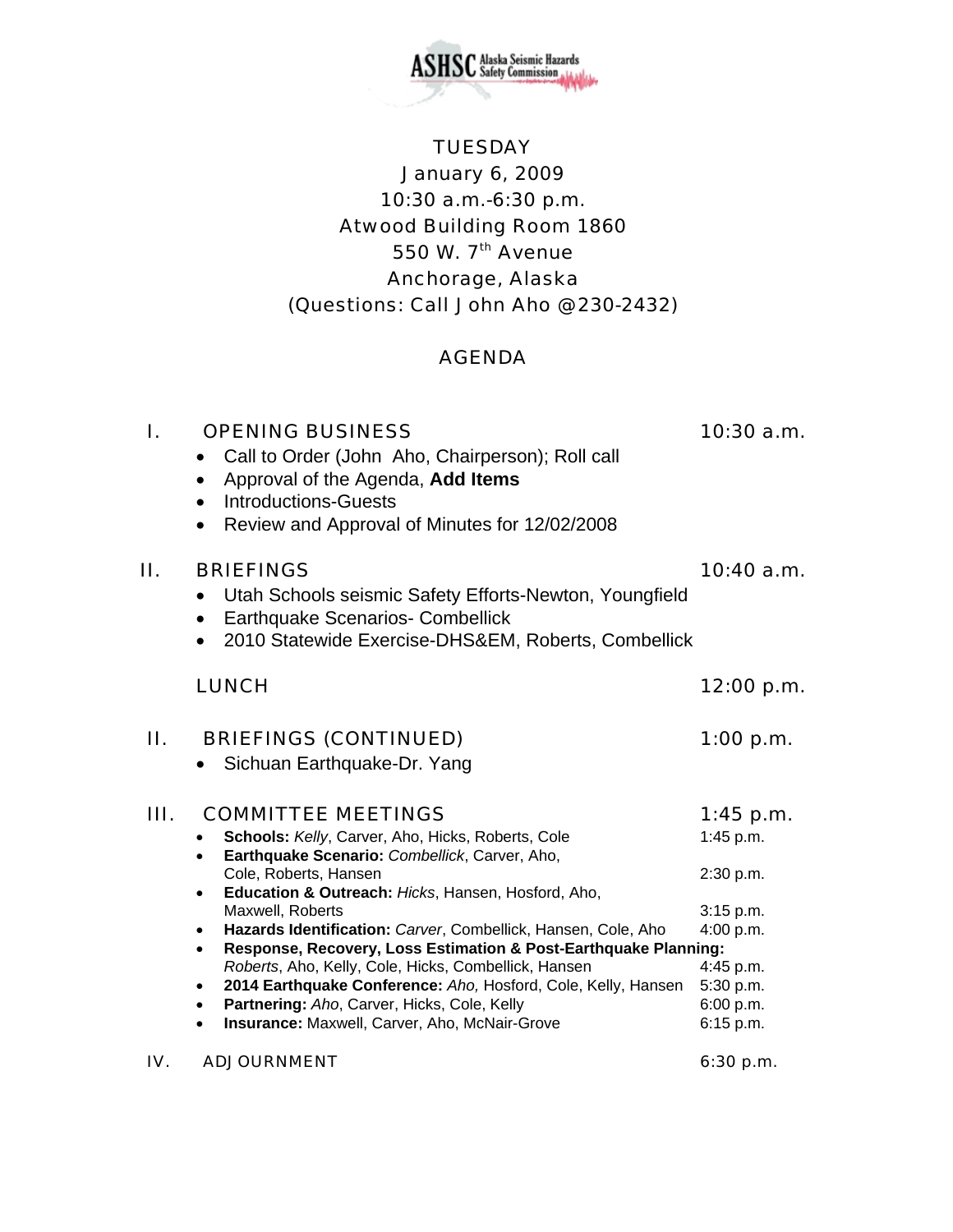

# WEDNESDAY January 7, 2009 10:00 a.m.-4:30 p.m. Atwood Building Room 1270 550 W. 7<sup>th</sup> Avenue Anchorage, Alaska (Questions: Call John Aho @ 230-2432)

### AGENDA

#### I. OPENING BUSINESS 10:00 a.m.

- Call to Order (John Aho, Chairperson); Roll call
- Approval of the Agenda, **Add Items**
- New Member Introduction-Aho
- Introductions-Guests

#### II. BRIEFINGS 10:10 a.m.

- Port of Anchorage-Carlson, Wong
- Monitoring Large Earthquakes-Hansen
- Recent Seismic Activity of Interest-Hansen
- Health of the Weak and Strong Motion Networks-Hansen
- Shake Map Update-Hansen
- MOA GAC Activity Update-Cole
- AGU Meeting-Carver, Combellick, Hansen
- WSSPC Meeting-Kodiak Award-Kelly, Roberts
- Board of Education Meeting-Aho
- CEFPI Meeting-Aho

#### LUNCH 12:00 p.m.

#### III. OLD BUSINESS 1:00 p.m.

- Call to Order Action Items
	- o See 12/02/2008 Action Item List
- NIMS Online Training-Roberts
- HAZUS 101 Training-Roberts

#### IV. MEETINGS OF INTEREST 1:15 p.m.

- SW Alaska Municipal Conference-January, 2009
- Alaska School Administrators Anchorage January 2009
- WSSPC Annual Meeting, Salt Lake City, UT, February 11-12, 2009
- EERI Annual Meeting Salt Lake City, UT February 11-14, 2009
- SW Alaska Municipal Conference-January 2009
- NTHMP Coordination Meeting February 2009
- 2014 National Earthquake Engineering Conference-Anchorage